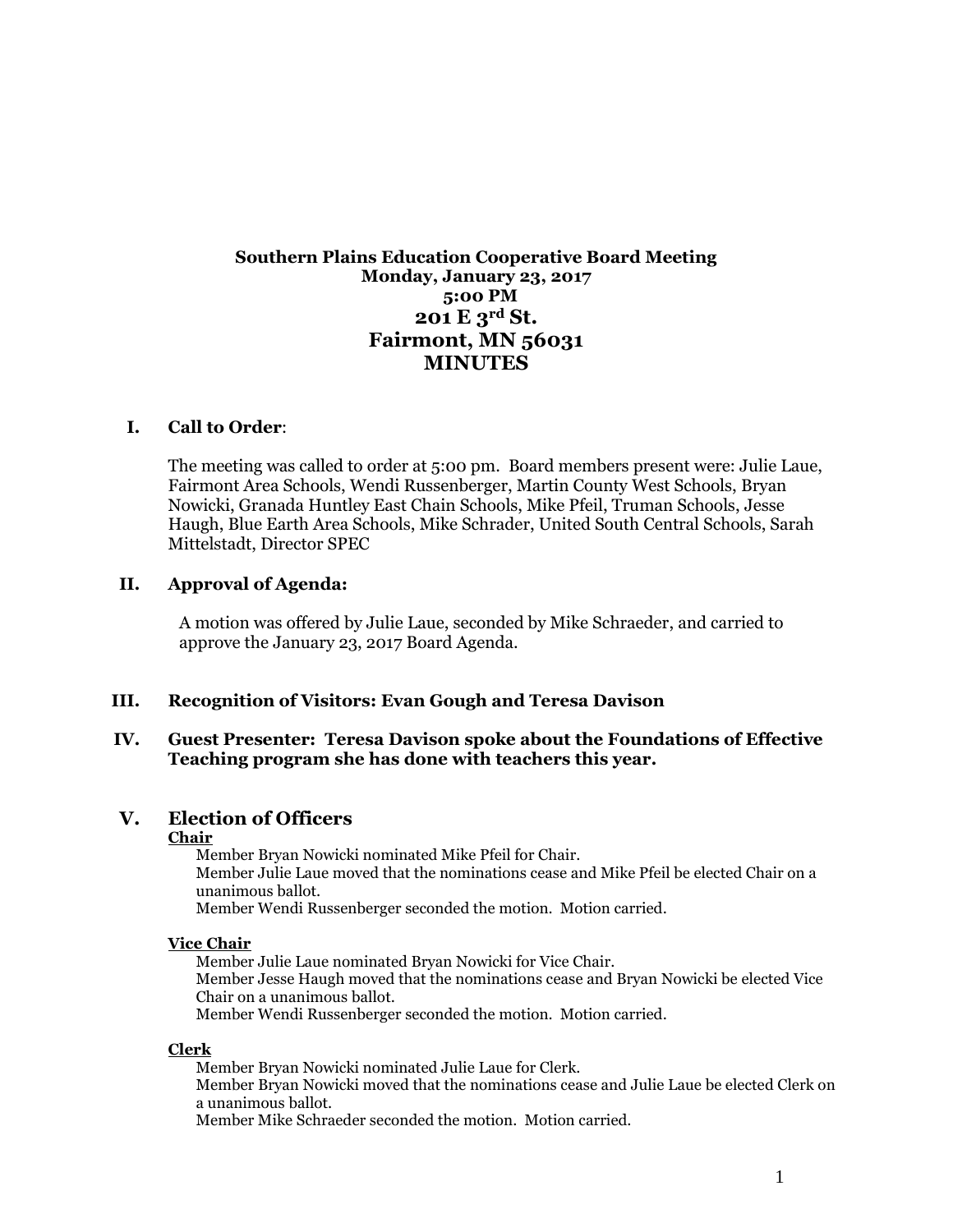# **VI. Director's Report:**

Sarah shared the final copy of the audit. She also shared a report she conducted on special education spending in the member districts. The districts are very conservative in their spending; this is largely due to the districts being efficient and sharing of services. However, this is also because the cooperative has been carrying over federal dollars to ensure there is not a Maintenance of Effort issue and due to not spending money on facilities for setting IV programs; these could result in some increases. The board decided it would be a good idea to have an all board training on February 22 in Winnebago. We are currently looking for a coordinator. Sarah also shared about the level IV teacher staff development grant.

### **VII. Approval of Prior Meeting Minutes:**

A motion was offered by Julie Laue, seconded by Bryan Nowicki, and carried to approve the minutes of the SPEC Board Meeting of Monday, November 28, 2016.

### **VIII. Presentation of Bills/Finance**

Check registers for  $12/8/2016$ ,  $12/21/2016$ ,  $1/12/2017$  and wire transfers presented for approval.

A motion was offered by Mike Schraeder, seconded by Jesse Haugh, and carried to approve the above check registers.

### **IX**. **Personnel**

#### **A. Hiring**

1. Kate Hawkins, Long term sub, effective December 1, 2016

A motion was offered by Wendi Russenberger, seconded by Julie Laue, and carried to approve the above hiring.

#### **B. Resignations/Terminations/Retirements**

1. Bryan Struck, Paraprofessional at Bridges, effective 12/13/2016

A motion was offered by Bryan Nowicki, seconded by Mike Schraeder, and carried to approve the above personnel changes.

#### **C. Lane Change**

1. Rhonda Petrowiak, from BA+20 Step 17 to BA+30 Step 17

A motion was offered by Wendi Russenberger, seconded by Bryan Nowicki and carried to approve the above Lane Change.

#### **D. Employee Work Agreements**

**1.** Laura Teveldal, reducing from full time to part time

A motion was offered by Julie Laue, seconded by Mike Schraeder, and carried to approve the above Work Agreement.